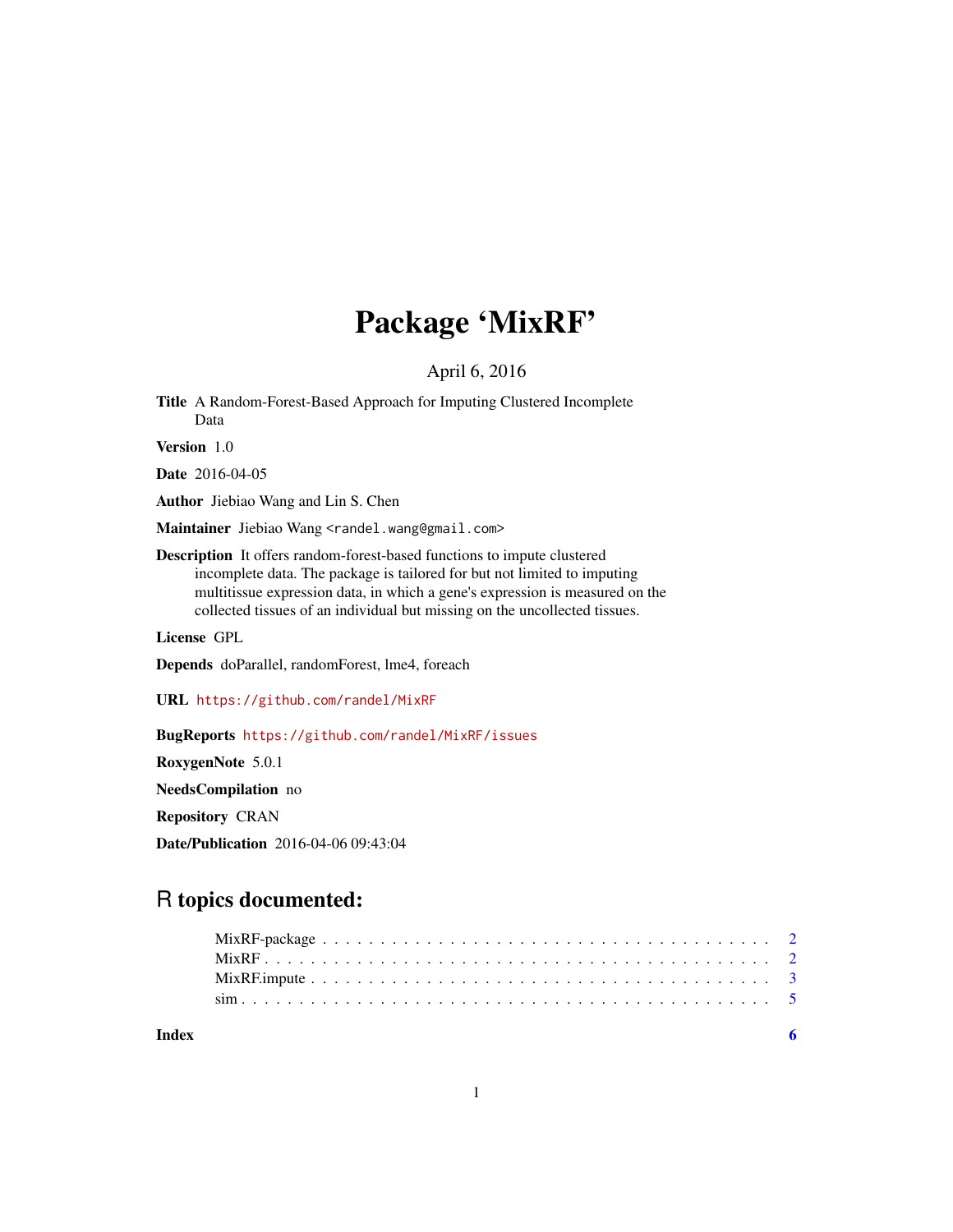<span id="page-1-0"></span>

#### Description

This package offers random-forest-based functions to impute clustered incomplete data. The package is tailored for but not limited to imputing multitissue expression data, in which a gene's expression is measured on the collected tissues of an individual but missing on the uncollected tissues.

#### Details

| Package:  | MixRF      |
|-----------|------------|
| Type:     | Package    |
| Version:  | 1.0        |
| Date:     | 2016-04-05 |
| License:  | GPL        |
| LazyLoad: | yes        |

#### Author(s)

Jiebiao Wang and Lin S. Chen

Maintainer: Jiebiao Wang <randel.wang@gmail.com>

#### References

Wang, J., Gamazon, E.R., Pierce, B.L., Stranger, B.E., Im, H.K., Gibbons, R.D., Cox, N.J., Nicolae, D.L. and Chen, L.S. (2016) Imputing gene expression in uncollected tissues within and beyond GTEx. http://dx.doi.org/10.1016/j.ajhg.2016.02.020

#### See Also

[MixRF.impute](#page-2-1)

MixRF *Mixed Random Forest*

#### Description

The function to fit a random forest with random effects.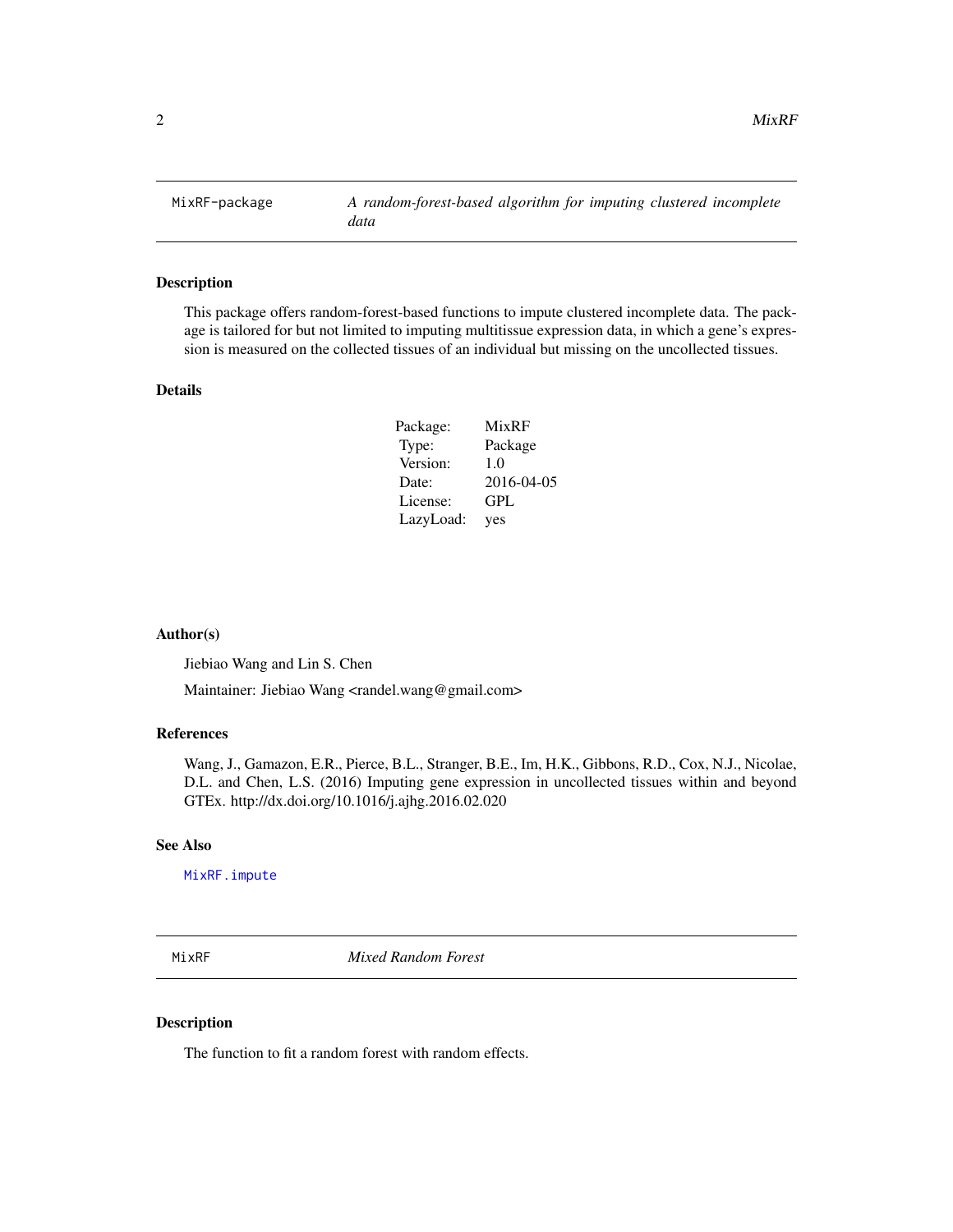#### <span id="page-2-0"></span>MixRF.impute 3

#### Usage

```
MixRF(Y, X, random, data, initialRandomEffects = 0, ErrorTolerance = 0.001,
   MaxIterations = 1000)
```
#### Arguments

| Y                    | The outcome variable.                                      |  |  |  |  |
|----------------------|------------------------------------------------------------|--|--|--|--|
| X                    | A data frame or matrix contains the predictors.            |  |  |  |  |
| random               | A string in lme4 format indicates the random effect model. |  |  |  |  |
| data                 | The data set as a data frame.                              |  |  |  |  |
| initialRandomEffects |                                                            |  |  |  |  |
|                      | The initial values for random effects.                     |  |  |  |  |
|                      | ErrorTolerance The tolerance for log-likelihood.           |  |  |  |  |
|                      | MaxIterations The maximum iteration times.                 |  |  |  |  |

#### Value

A list contains the random forest (\$forest), mixed model (\$MixedModel), and random effects (\$RandomEffects). See the example below for the usage.

#### Examples

data(sleepstudy)

```
tmp = MixRF(Y = sleepstudy\$Reaction, X = as.data-frame(sleepstudy\$Days),random = "(Days|Subject)", data = sleepstudy, initialRandomEffects = 0,
   ErrorTolerance = 0.01, MaxIterations = 100)
```
- # tmp\$forest
- # tmp\$MixedModel
- # tmp\$RandomEffects

<span id="page-2-1"></span>

| MixRF.impute | Impute a large number of genes using the MixRF algorithm with par- |
|--------------|--------------------------------------------------------------------|
|              | allel computing                                                    |

#### Description

This function impute the expression of a large number of genes using the MixRF algorithm with parallel computing.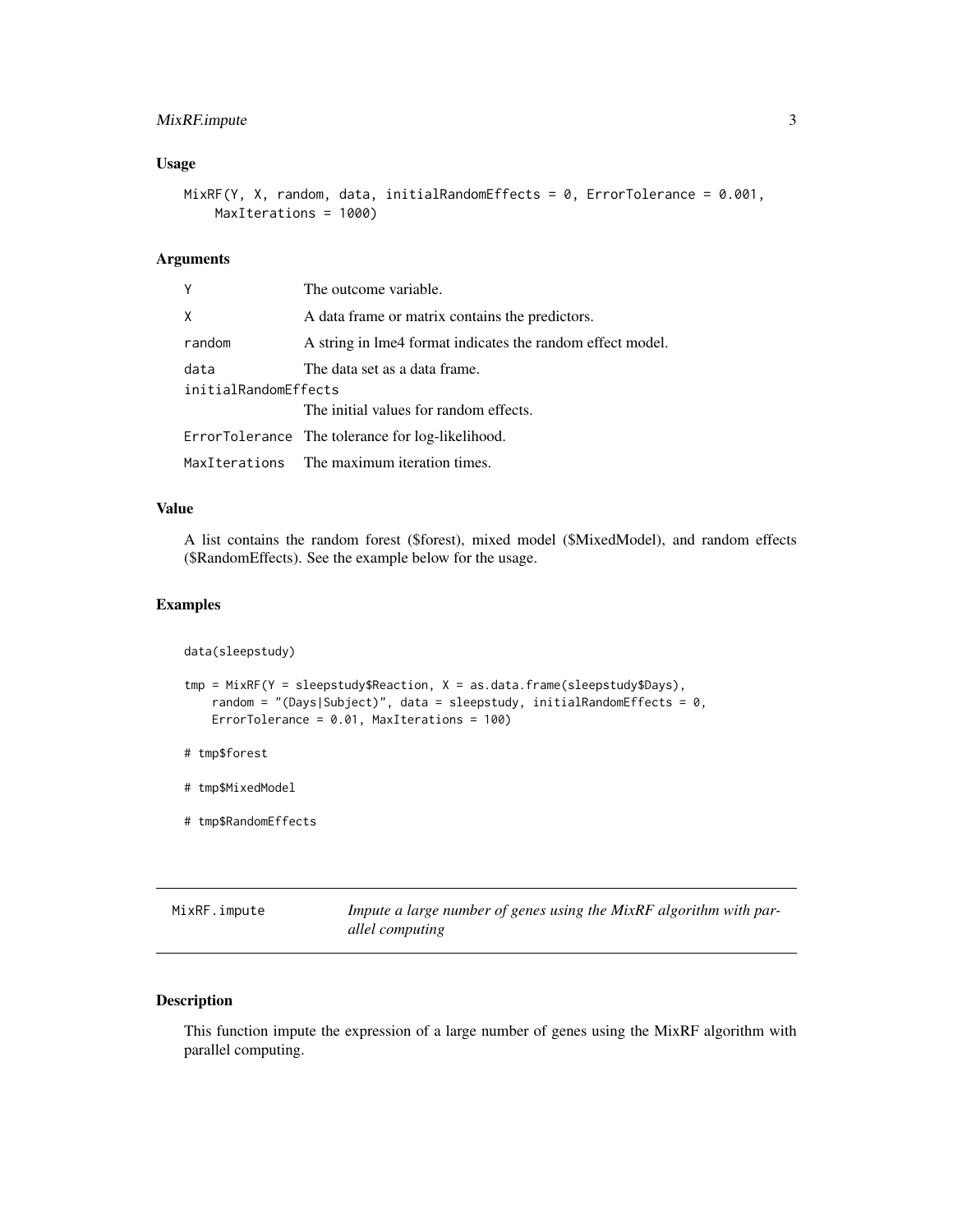#### Usage

```
MixRF.impute(Ydat, eqtl.lis, snp.dat, cov = NULL, iPC = TRUE,
    idx.selected.gene.iPC = NULL, parallel.size = 1, correlation = FALSE,
    nCV = 3)
```
#### Arguments

| Ydat                  | An array of expression data of dimension sample-by-gene-by-tissue, nxpxT,<br>where $n$ is sample size. $p$ is the number of genes, and $T$ is the number of tissues.<br>$Ydat[1,1]$ is a matrix of the first gene expression in T tissues for n individuals,<br>$nxT. Ydat[, 1]$ is a nxp matrix of the expression data of p genes in the first tissue. |
|-----------------------|---------------------------------------------------------------------------------------------------------------------------------------------------------------------------------------------------------------------------------------------------------------------------------------------------------------------------------------------------------|
| eqtl.lis              | A list of eQTL names of length p. Each element in the list contains the name of<br>the eQTLs for the corresponding gene. The order of the list should correspond<br>to the order of genes in Ydat. The code and example to calculate eQTLs can be<br>found at https://github.com/randel/MixRF/blob/master/R/eqtl.r.                                     |
| snp.dat               | A matrix of genotype. Each row is a sample and each column corresponds to<br>one SNP. The column names should match eqtl.lis.                                                                                                                                                                                                                           |
| COV                   | A matrix of covariates. Each row is a sample and each column corresponds to<br>one covariate. For example, age, gender.                                                                                                                                                                                                                                 |
| iPC                   | An option. When it is TRUE, the imputed PCs (iPCs) for each tissue type will be<br>constructed based on the combined observed and imputed data on the selected<br>genes. The iPCs will be adjusted as covariates in the imputation.                                                                                                                     |
| idx.selected.gene.iPC |                                                                                                                                                                                                                                                                                                                                                         |
|                       | The option is used only when iPC=TRUE. When it is, one may select a subset<br>of genes and impute those first to construct iPCs.                                                                                                                                                                                                                        |
| parallel.size         | A numerical value specifying the number of CPUs/cores/processors available<br>for parallel computing.                                                                                                                                                                                                                                                   |
| correlation           | The option to calculate the imputation correlation using cross-validation or not.<br>The default is FALSE.                                                                                                                                                                                                                                              |
| nCV                   | The option is used only when correlation=TRUE. The number of folds for cross-<br>validation. The default is 3 folds.                                                                                                                                                                                                                                    |

#### Value

An nxpxT array of imputed and observed expression data. The observed values in Ydat are still kept and the missing values in Ydat are imputed. When the user chooses to calculate the imputation correlation using cross-validation (correlation=TRUE), the estimated imputation correlation (cor) will also be returned in a list together with the imputed data (Yimp).

#### Examples

```
## Not run:
data(sim)
idx.selected.gene.iPC = which(sapply(sim$eqtl.lis, length) >= 1)
Yimp = MixRF.impute(sim$Ydat, sim$eqtl.lis, sim$snp.dat, sim$cov, iPC = TRUE,
```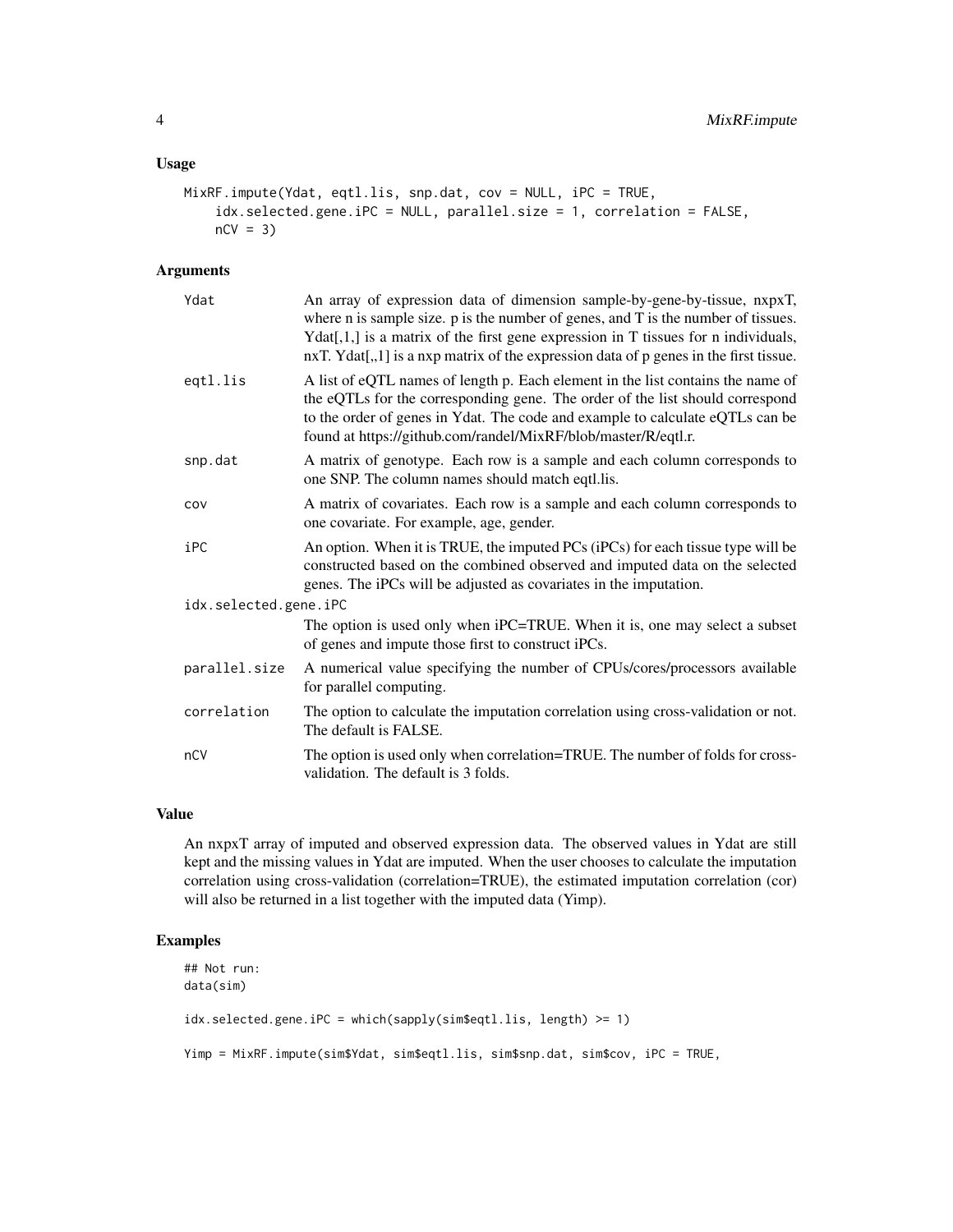```
idx.selected.gene.iPC, parallel.size = 4)
```
## End(Not run)

sim *Simulated data list*

## Description

This simulated data list is for demonstration.

#### Value

| Ydat     | An array of expression data of dimension sample-by-gene-by-tissue, nxpxT,<br>where $n$ is sample size. $p$ is the number of genes, and $T$ is the number of tissues.<br>$Ydat[1,1]$ is a matrix of the first gene expression in T tissues for n individuals,<br>$nxT. Ydat[, 1]$ is a nxp matrix of the expression data of p genes in the first tissue. |
|----------|---------------------------------------------------------------------------------------------------------------------------------------------------------------------------------------------------------------------------------------------------------------------------------------------------------------------------------------------------------|
| egtl.lis | A list of eQTL names of length p. Each of the element in the list contains the<br>name of the eQTLs for the corresponding gene. The order of the list should<br>correspond to the order of genes in Ydat.                                                                                                                                               |
| snp.dat  | A matrix of genotype. Each row is a sample and each column corresponds to<br>one SNP. The column names should match eqtl. lis.                                                                                                                                                                                                                          |
| COV      | A matrix of covariates. Each row is a sample and each column corresponds to<br>one covariate. For example, age, gender.                                                                                                                                                                                                                                 |

#### See Also

[MixRF.impute](#page-2-1)